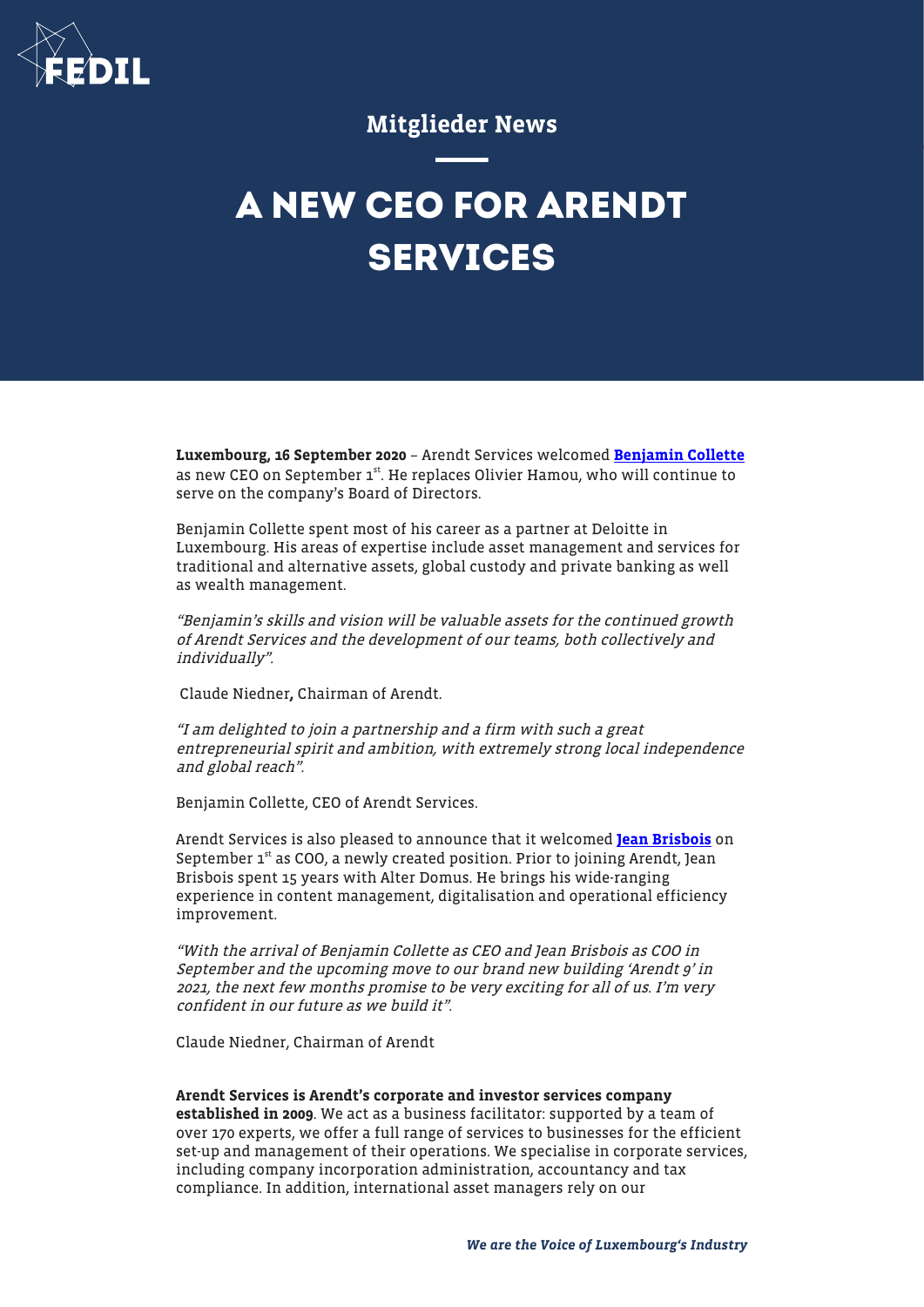

comprehensive suite of fund services to develop and administer their corporate and fund structures in Luxembourg. We are a Professional of the Financial Sector practicing under the supervision of the CSSF, and are an authorised central administration and transfer agent for regulated and non-regulated investment funds.

Arendt Services is one of Arendt's several affiliated service companies that have developed over the years to complement the legal services offered by Arendt & Medernach. Arendt offers its large base of Luxembourg and foreign institutional clients end-to-end specialist advice, covering all the legal, regulatory, taxation and advisory aspects of doing business in Luxembourg. Each one of the service companies in the Arendt group provides access to a one-stop shop to meet all the legal and business needs of our clients.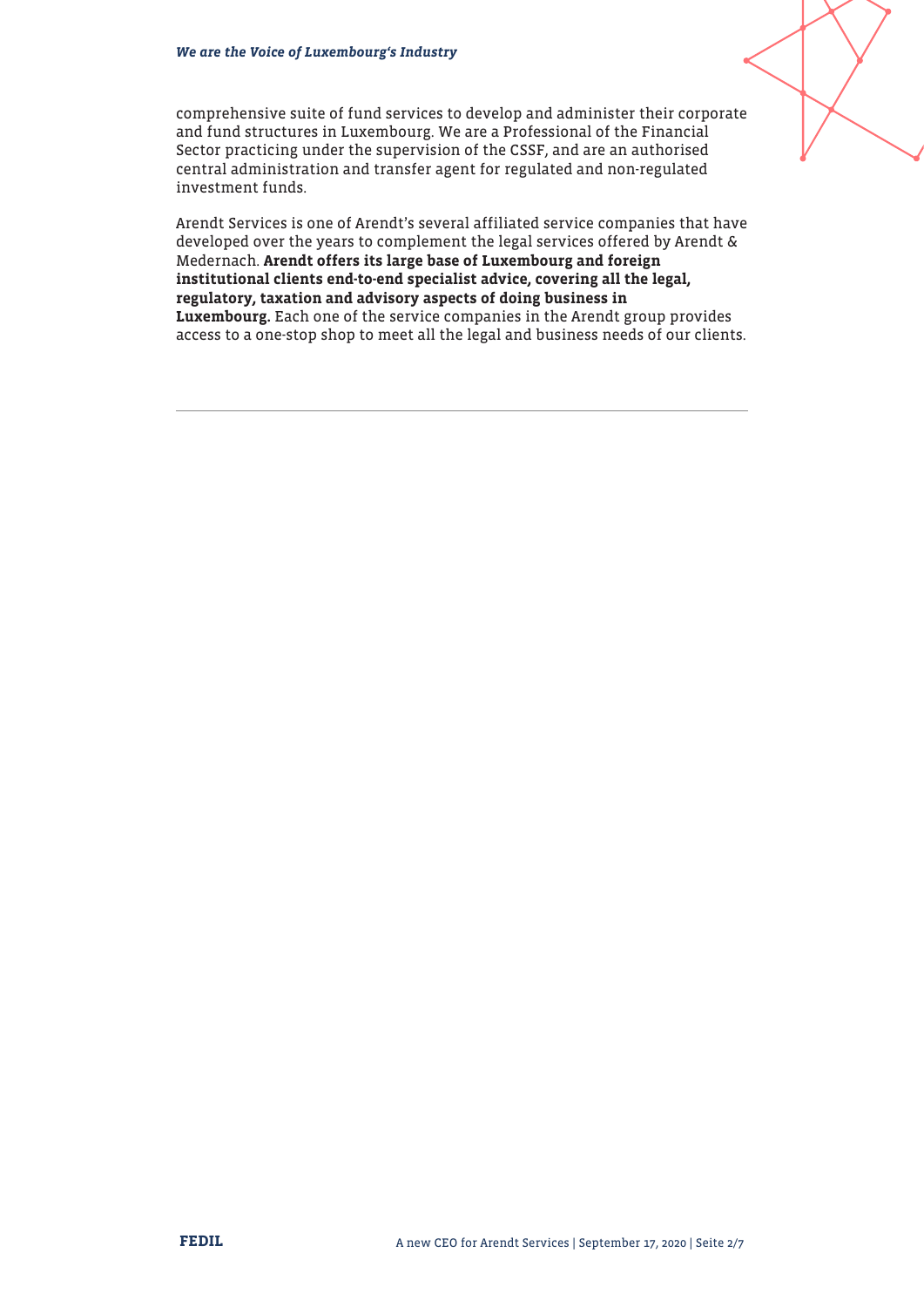

# **[BENJAMIN COLLETTE](https://www.arendt.com/jcms/p_55089/en/benjamin-collette)**

Benjamin Collette is Partner at Arendt and Chief Executive Officer of Arendt Services.

Before joining Arendt Services, Benjamin was an Advisory & Consulting Partner at a Big Four company in Luxembourg. He specialised in strategy, regulatory, operations set-up and efficiency engagements for alternative, vanilla investment funds and wealth managers. He was a member of the Executive Committee in charge of Strategy, Clients and Industries, and the head of the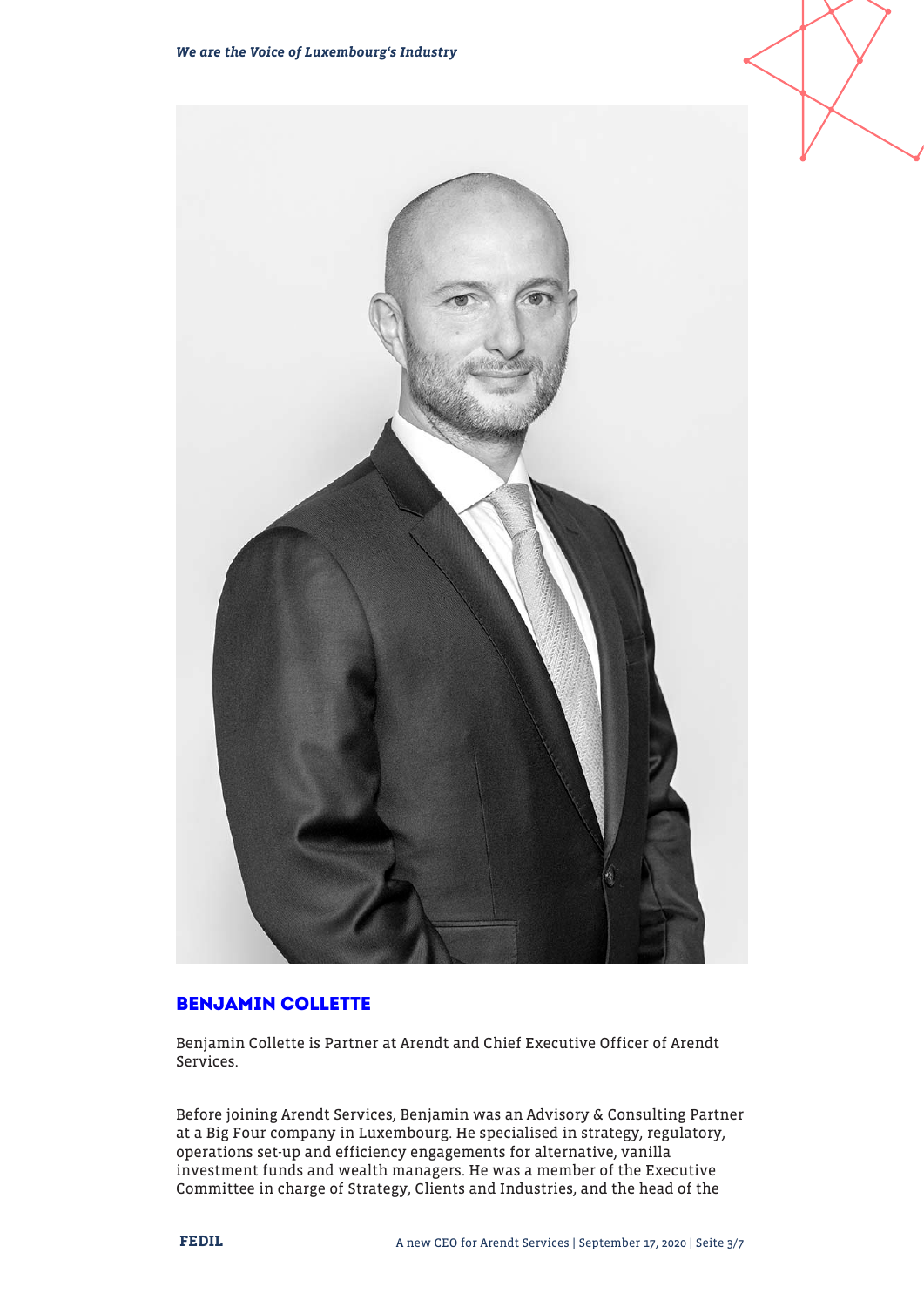

Strategy, Corporate Finance and Regulatory consulting practices. He also served on the Global Financial Services Industry Council and led the EMEA AIFMD and Wealth and Private Banking practices.

Prior to this, Benjamin served as Management Consultant with a leading strategy consulting firm, and as Director for a company servicing independent financial advisors. He began his career at a major banking institution, where he worked in the Trading Room as a currency options trader and in the Corporate Finance department on various M&A files.

Benjamin holds a master's degree in business administration from the University of Liège.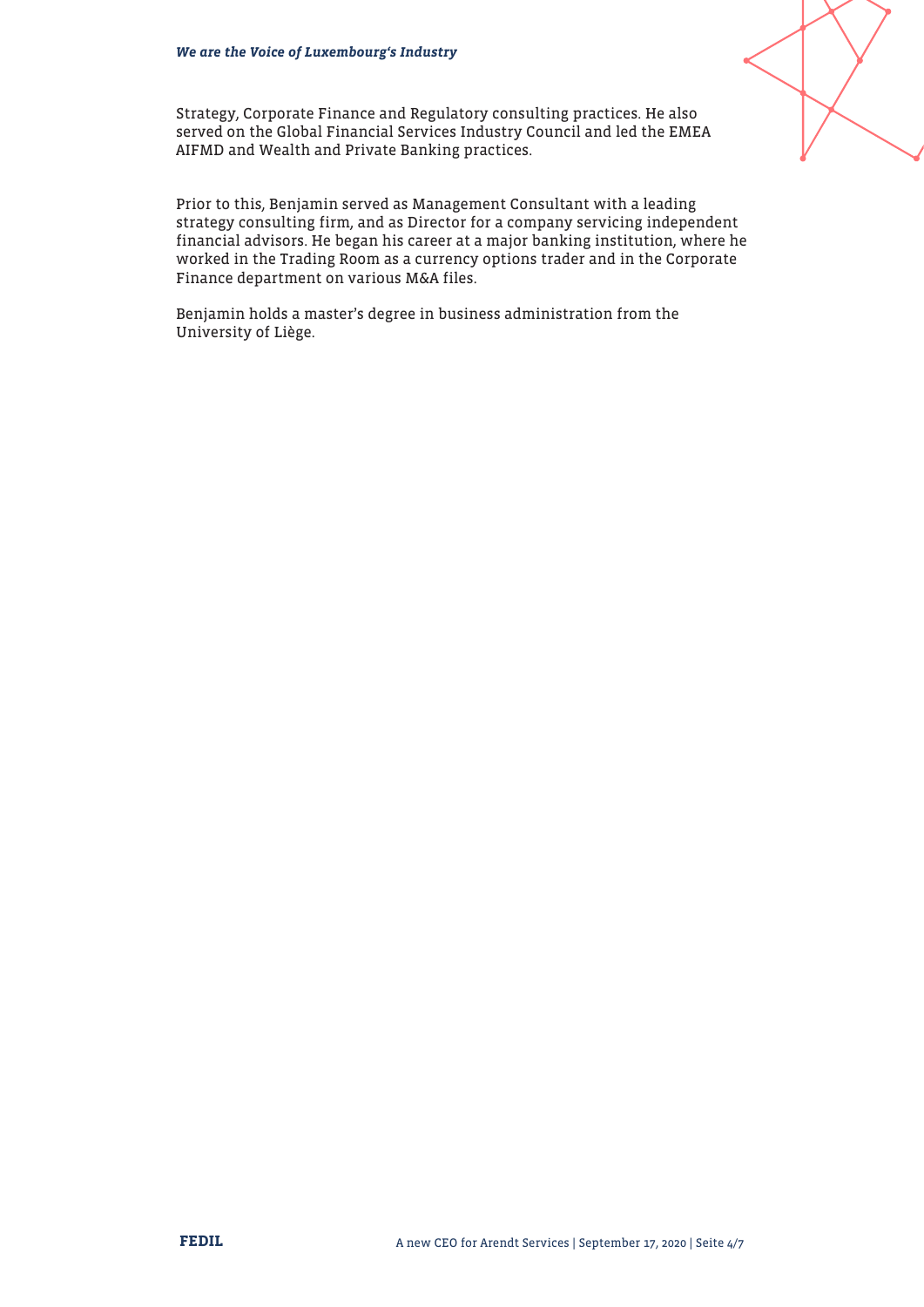

# **[JEAN BRISBOIS](https://sites-arendt.vuturevx.com/e/ke29augunvl8a/d370eea8-baf5-4e05-8511-54a2cdfd7814)**

Jean Brisbois is Chief Operating Officer and a member of the Management Committee of Arendt Services.

Before joining Arendt Services, Jean was Director in an international fund and corporate service administrator, where he led global technology platforms, change management, business efficiency improvement and business performance management. He spent two years in Chicago (USA) optimising business technology platforms, connecting operational layers and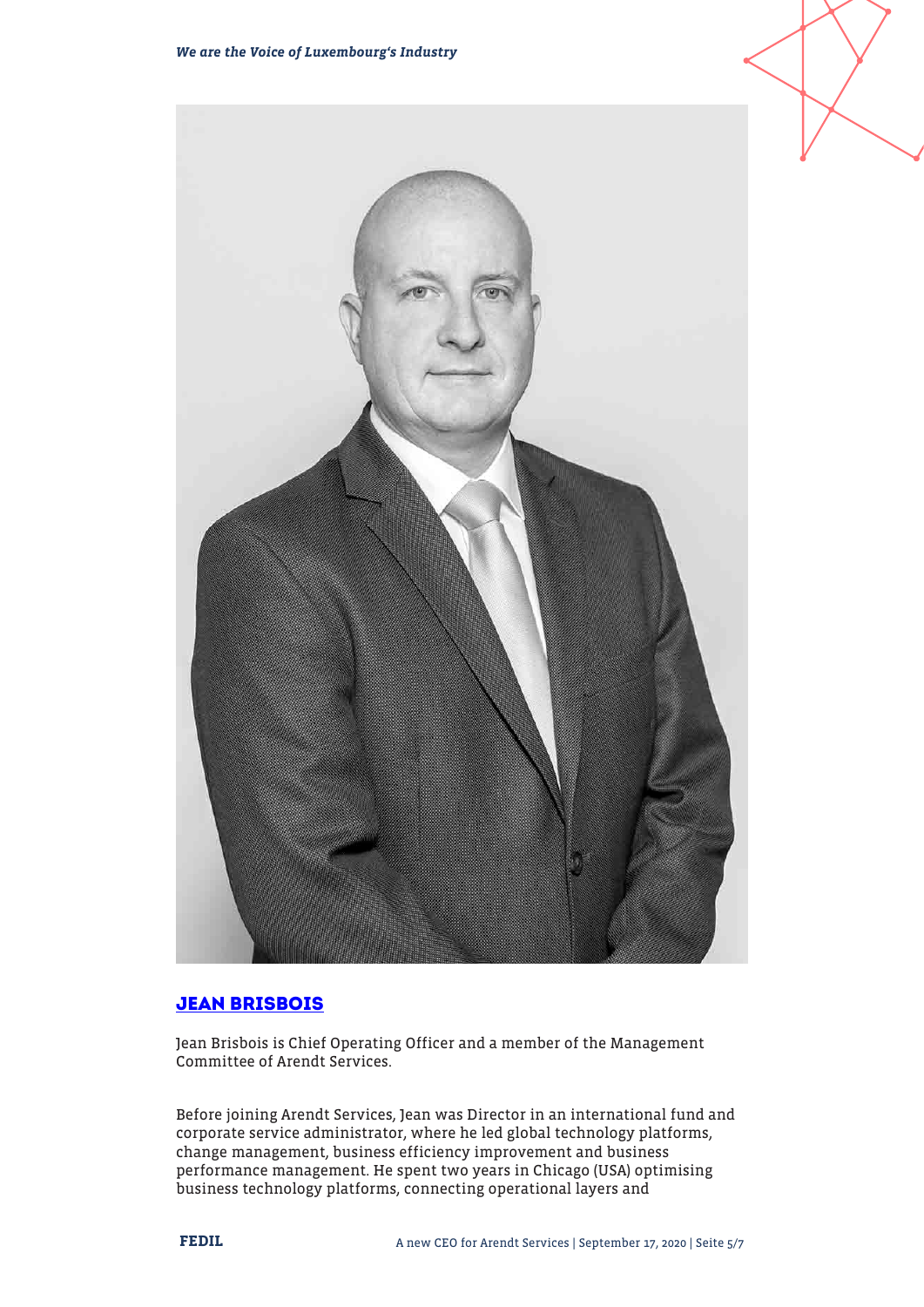transforming the operational model.



Prior to this, Jean spent ten years leading the development and international market release of key platforms like client portals, as well as foundation platforms (electronic document management, workflows, dashboards and client key information databases).

Jean was also a technical engineer at a leading life insurance company, and an application support manager at a pharmaceutical company.

He began his professional life in 1994 within a large global chemical company in Brussels (Belgium).

Jean is member of the board of FedISA (Fédération de l'ILM, du Stockage et de l'Archivage). He is a PMI-certified ScrumMaster (Project Management Institute).

Jean obtained his biochemistry diploma in Liège.

#### your media contact

## Marie-Adélaïde Leclercq-Olhagaray

Head of Marketing and Communications

T +352 40 78 78 50 65

[marie-adelaide.leclercq-olhagaray@arendt.com](mailto:marie-adelaide.leclercq-olhagaray@arendt.com)

# about Arendt

We are lawyers, regulatory consultants, business advisors, tax, corporate and funds services experts. We bridge the gap between legal advice and its implementation. We take an integrated approach to solving your business issues. We are Arendt – Luxembourg's leading legal, tax and business services firm.

## about Arendt Services

Arendt Services is Arendt's corporate and investor services company. As a business facilitator, Arendt Services offers a full range of services to businesses for the efficient set-up and management of their operations in Luxembourg. Arendt Services specialises in corporate services, including company incorporation administration, accountancy and tax compliance. Arendt Services is supported by a team of over 170 people, all experienced in providing corporate and investor services support. Arendt Services is a Professional of the Financial Sector (PSF) practicing under the supervision of the CSSF (Luxembourg supervisory authority of the financial